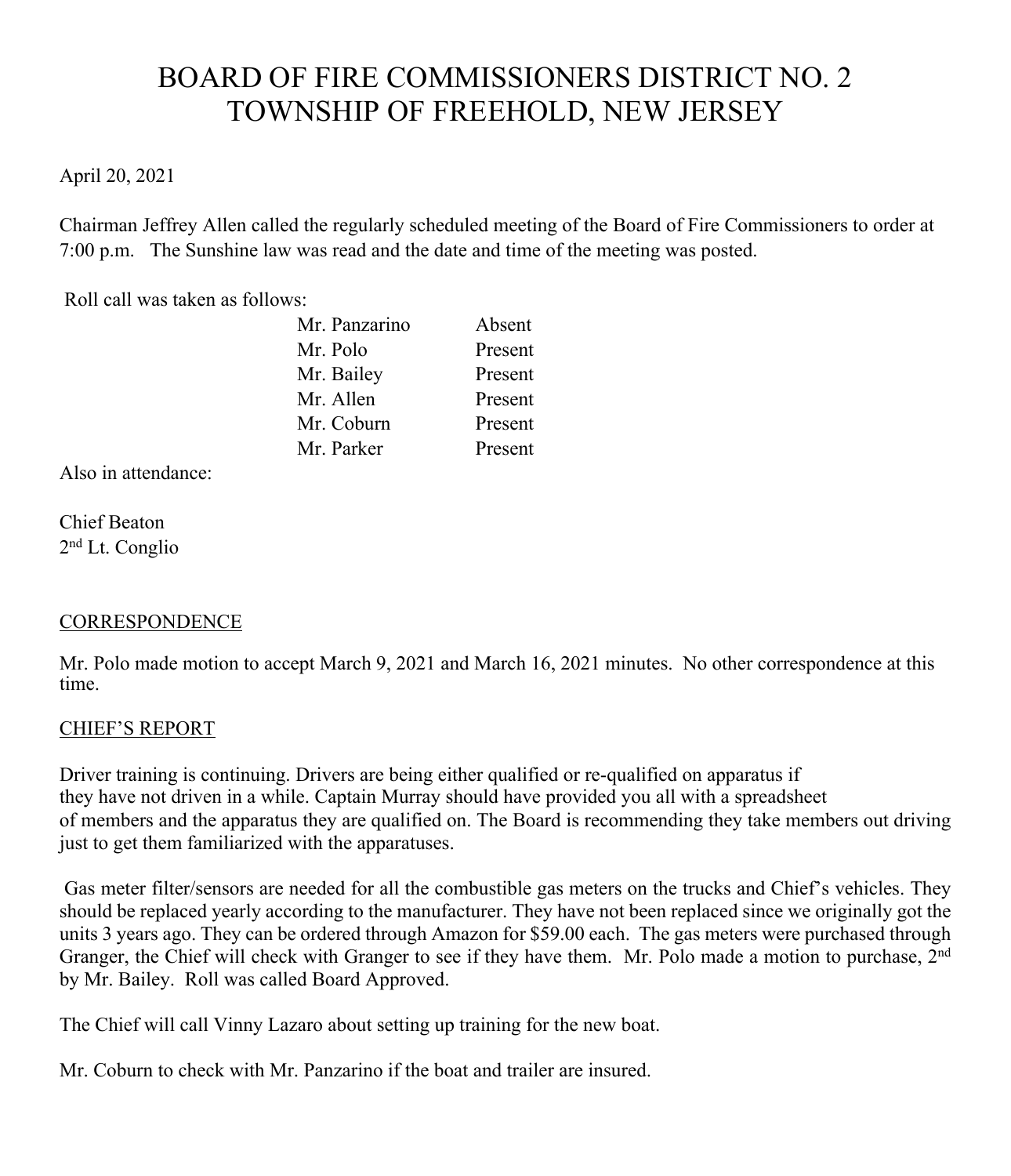# RADIO AND ALARM

Waiting on election results before purchasing new radios.

#### BUILDINGS

Mr. Polo is in contact with Mazer and Helios about starting the concrete work.

### INSURANCE

Nothing at this time.

## MAINTENANCE

'77 fixed bad O ring, waiting for air tanks to come in. '75 primer fixed. . '76 to get sent back out again. '90 Mr. Bailey to call Continental about the hydro testing of the tank.

Hose testing is scheduled for April was cancelled and rescheduled to June 18th.

## OLD BUSINESS

## LOSAP

Mr. Parker spoke with Mr. Panzarino about changing to calendar year, Mr. Panzarino spoke with Mr. Jeffries, and he will call VFIS to see how to change.

## NEW BUILDING

Nothing at this time NEW BUILDING

Nothing at this time.

#### NEW TRUCK

Nothing at this time.

## CHIEF'S VECIHLE

Mr. Polo made a motion on purchasing the lighting package, 2<sup>nd</sup> Mr. Bailey, roll was called, Board Approved.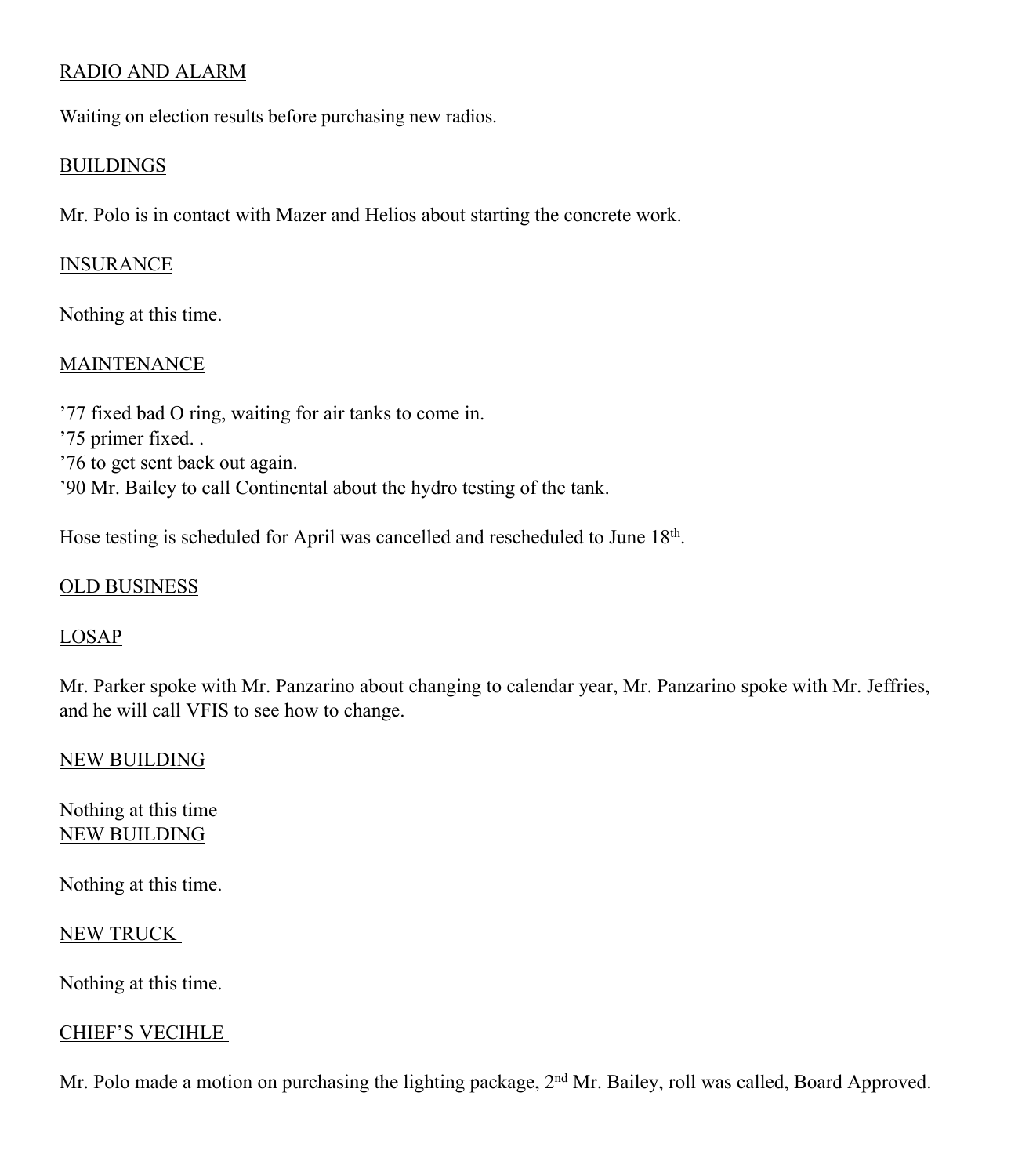Mr. Bailey presented the new lettering, Board changed Chief and stars on the back and on the hood from Gray to Gold, Mr. Bailey made a motion to make the change, 2<sup>nd</sup> Mr. Polo. Board Approved.

# 5 YR. PLAN

2<sup>nd</sup> Lt. Conglio to get prices for four new air packs.

Gear racks are still in progress.

# SIGNS

Mr. Coburn presented the price of \$2,800 for lighting on the lettering at Daniels Way, Mr. Bailey made a motion to purchase, 2nd by Mr. Polo, and roll was called Board Approved.

# TRAINING

Nothing at this time.

# RFID

Board has decided not to purchase.

## NEW BUSINESS

Received an engagement letter from Gerald Stankewicz about his audit fees for 2021-2022.

Mr. Taylor asked to have the new Chief vehicle ceramic coated, to protect the paint), the cost would be \$1,100, Mr. Coburn made a motion to purchase, 2<sup>nd</sup> Mr. Bailey, and roll was called Board Approved.

 $2<sup>nd</sup>$  Lt. Conglio asked to purchase new gym equipment for Pond Rd. in the amount of \$2,500, which includes rubber flooring, Board asked 2nd Lt. to get more prices.

Mr. Allen to ask Centrastate about Gym prices for volunteer Firefighters.

2<sup>nd</sup> Lt. Conglio to ask area gyms there pricing and to also look into Grants for gym equipment.

## TREASURER

Received the following checks that were deposited in the Money Market account at Freehold Savings and Loan:

1<sup>st</sup> quarter tax payment of \$260,577.00